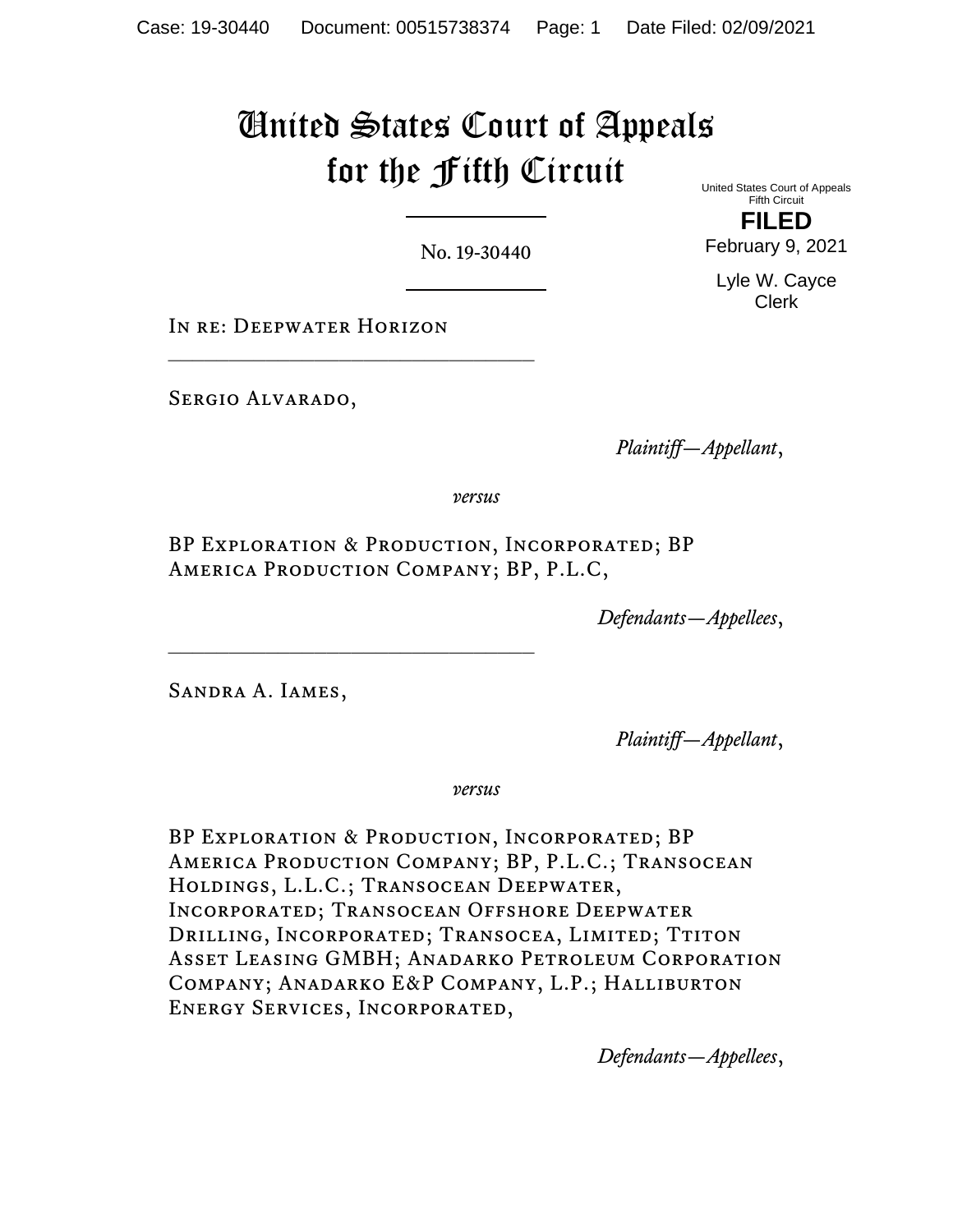Sheri Allen Dorgan,

*Plaintiff—Appellant*,

*versus*

BP, P.L.C.; BP Exploration & Production , Incorporated; BP America Production Company,

*Defendants—Appellees*,

 $\mathcal{L}_\text{max}$  , and the set of the set of the set of the set of the set of the set of the set of the set of the set of the set of the set of the set of the set of the set of the set of the set of the set of the set of the

Brian Gortney,

*Plaintiff—Appellant*,

*versus*

BP Products North America, Incorporated; BP America Incorporated; BP, P.L.C,

*Defendants—Appellees*,

SERGIO VALDIVIESO,

*Plaintiff—Appellant*,

*versus*

BP, P.L.C.; BP PRODUCTS NORTH AMERICA, INCORPORATED; BP America, Incorporated,

*Defendants—Appellees*.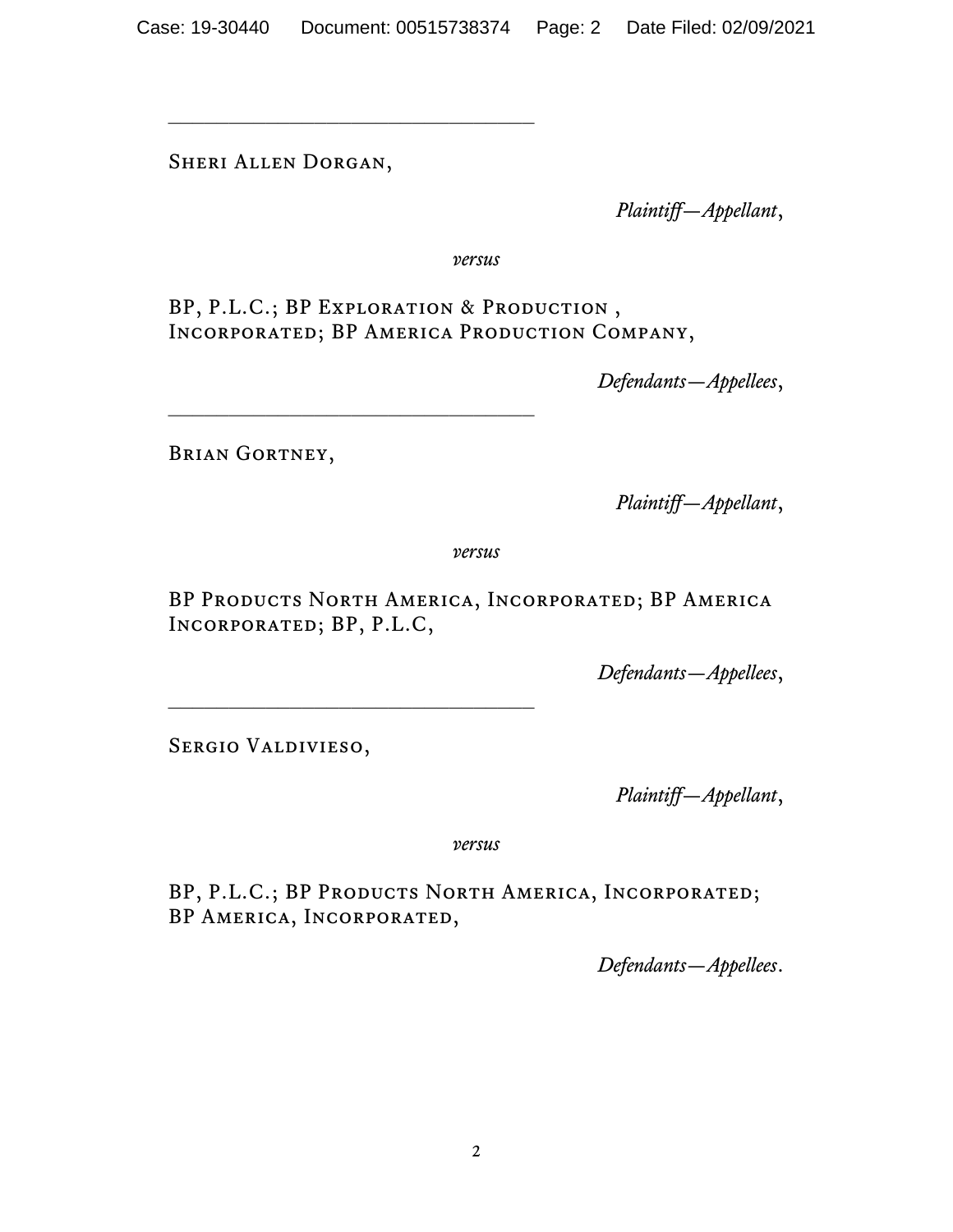Appeal from the United States District Court for the Eastern District of Louisiana USDC Nos. 2:10-MD-2179, 2:12-CV-2004, 2:13-CV-1778, 2:15-CV-1047, 2:17-CV-3217, 2:17-CV-3367

Before Higginbotham, Elrod, and Haynes, *Circuit Judges*. PER CURIAM:

This case presents another in the line of cases related to the Deepwater Horizon oil spill. Four appellants—Sandra Iames, Sheri Allen Dorgan, Brian Gortney, and Sergio Valdivieso—seek reversal of dismissals with prejudice for failure to comply with orders of the multidistrict litigation (MDL) judge to file particular information about their claims. Another appellant—Sergio Alvarado—seeks reversal of his dismissal with prejudice for failure to timely opt out of the settlement class. We affirm the district court's dismissals with prejudice of the claims of Iames and Alvarado and reverse and remand the dismissals of Dorgan, Gortney, and Valdivieso.

# **I.**

# **A.**

Thousands of claims arose out of the Deepwater Horizon oil spill including the five at issue here. The MDL panel consolidated common claims before the district court, creating several "Pleading Bundles." The claims here were part of the B3 bundle claims for cleanup and personal injury. To facilitate the efficient resolution of claims, the district court in turn issued a series of pretrial orders (PTOs).

This appeal concerns PTO 66, issued on April 9, 2018, requiring remaining B3 plaintiffs to "provide more particularized information regarding their claims" to help "the Court and the parties to better understand the nature and scope of the injuries, damages, and causation alleged." It required remaining B3 plaintiffs to complete, sign, and serve on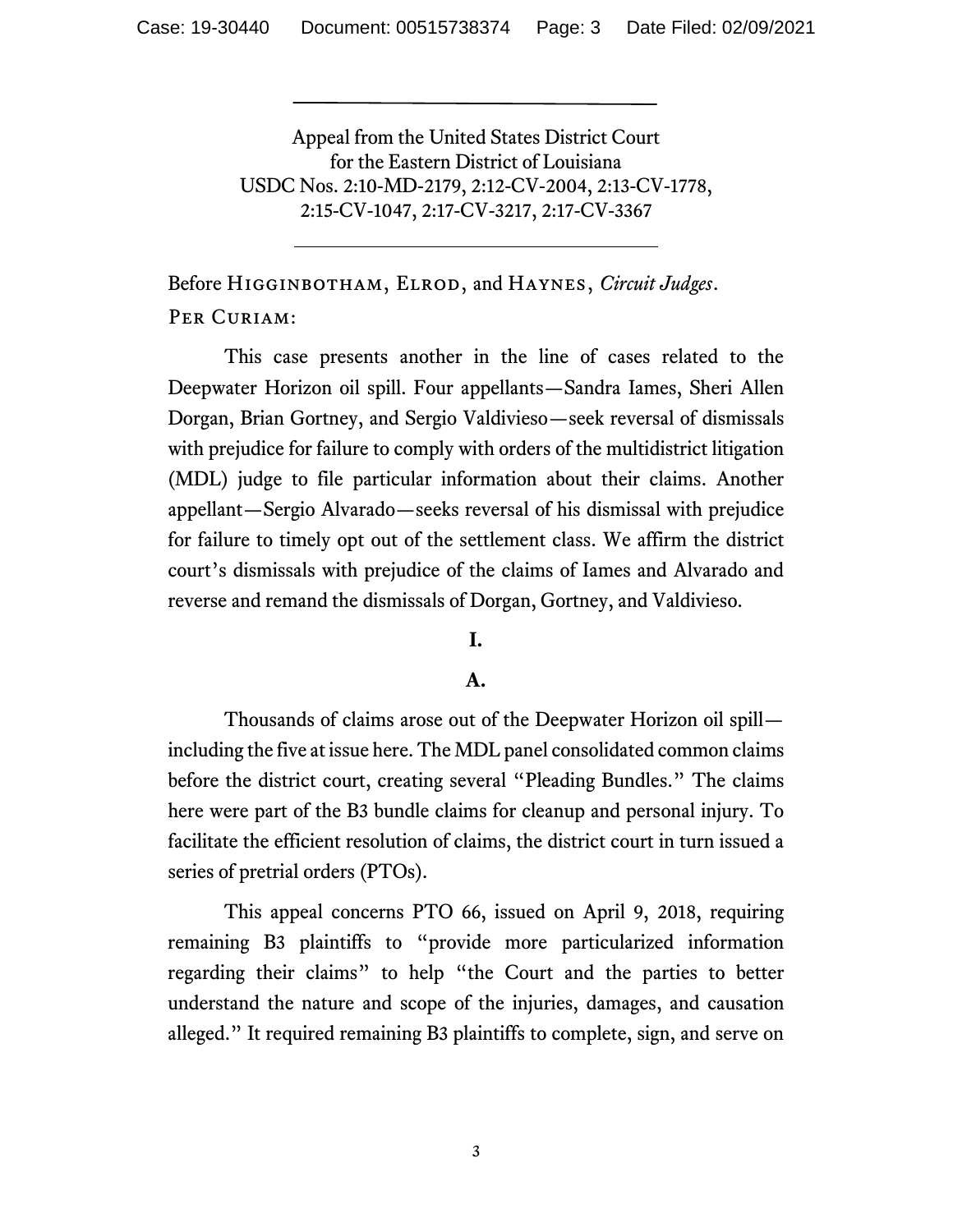counsel for BP and the Plaintiffs' Steering Committee a "Particularized Statement of Claim" (PSOC) form by July 9, 2018. The order warned that plaintiffs who failed to comply "may be required to show cause to this Court why his, her, or its claims should not be dismissed with prejudice."

PTO 66 further noted that some remaining B3 plaintiffs appeared to be members of the Medical Benefits Class Action Settlement Class (Medical Settlement Class), an earlier-approved settlement. Members of the Medical Settlement Class were given the opportunity to opt out of the settlement and pursue ordinary litigation by submitting a written request no later than November [1](#page-3-0), 2012.<sup>1</sup> It further directed BP and the settlement's claims administrator to determine whether any remaining B3 plaintiffs were members of the Medical Settlement Class.

On September 20, 2018, the district court issued the PTO 66 Show Cause Order, identifying plaintiffs who either failed to respond to PTO 66 or whose response was materially deficient, including plaintiffs who still appeared to be members of the settlement class. The court ordered these plaintiffs to "show cause in writing on or before October 11, 2018 why this Court should not dismiss his/her/its B3 claim(s) with prejudice for failing to comply with the requirements of PTO 66."

On January 31, 2019, the district court issued the PTO 66 Compliance Order, dismissing with prejudice B3 claims that were deemed noncompliant with PTO 66, as well as those barred by settlement, including the claims of appellants here, and denied their motions for reconsideration. All five now seek reinstatement of their claims.

<span id="page-3-0"></span><sup>&</sup>lt;sup>1</sup> The original deadline to opt out was October 1, 2012, but it was later extended to November 1, 2012.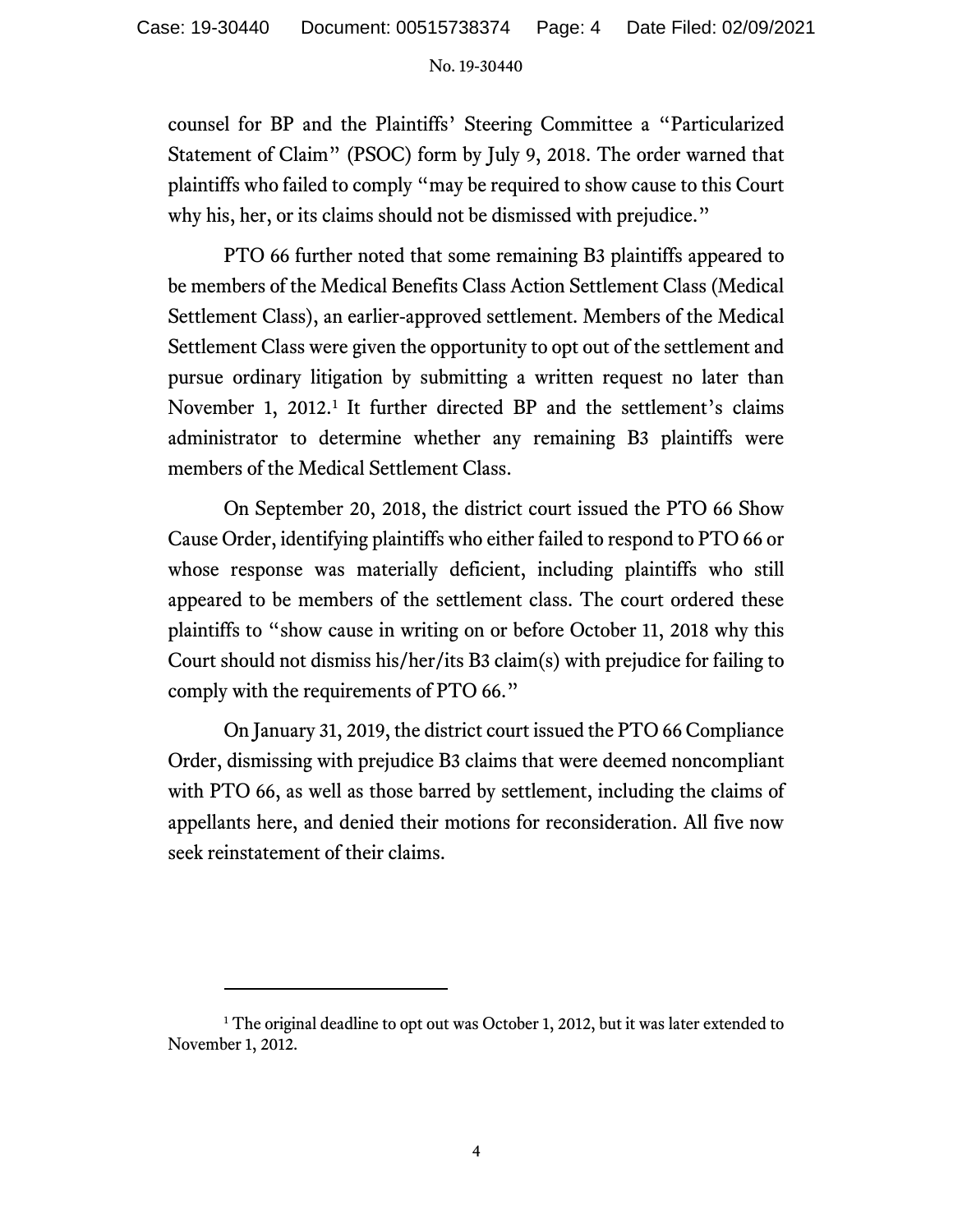### **B.**

In 2017, Iames, who cleaned beaches in Florida after the oil spill, filed her B3 complaint alleging personal injury. Although subject to PTO 66, she did not respond to it, nor did she respond to the subsequent show cause order. Accordingly, the district court dismissed her claims with prejudice. Iames has offered no evidence that she ever came into compliance with PTO 66 by submitting a PSOC form.

# **C.**

In 2017, Dorgan, claiming to have been exposed to oil and dispersants on the beach behind her house in Alabama, filed her B3 complaint alleging personal injury. Valdivieso, who cleaned waters in Louisiana after the oil spill, and Gortney, who lived near the oil spill's clean-up operations in Florida, filed their lawsuits in state court alleging personal injury. Both cases were removed and transferred to the MDL court and placed into the B3 bundle. All three plaintiffs—represented by the same counsel—failed to respond to PTO 66 but did respond to the district court's subsequent show cause order.

Gortney responded to the show cause order on October 11, 2018, with his PSOC form attached. Valdivieso also responded on October 11, 2018, but his response did not initially include his PSOC form. As his response explained, he had mailed his form to counsel, but it was delayed by Hurricane Florence. Valdivieso served a supplemental response eight days later with his PSOC form attached.<sup>[2](#page-4-0)</sup> Dorgan also responded to the show cause order on October 11, 2018,<sup>[3](#page-4-1)</sup> claiming that her PSOC form would be late because her

<sup>&</sup>lt;sup>2</sup> The form was dated October 8, 2018.

<span id="page-4-1"></span><span id="page-4-0"></span><sup>&</sup>lt;sup>3</sup> Although Dorgan's initial response to the show cause order was not a part of the record below, we grant her motion to take judicial notice of it, as BP concedes that it was served this response on October 11, 2018. *See* FED. R. EVID. 201(b).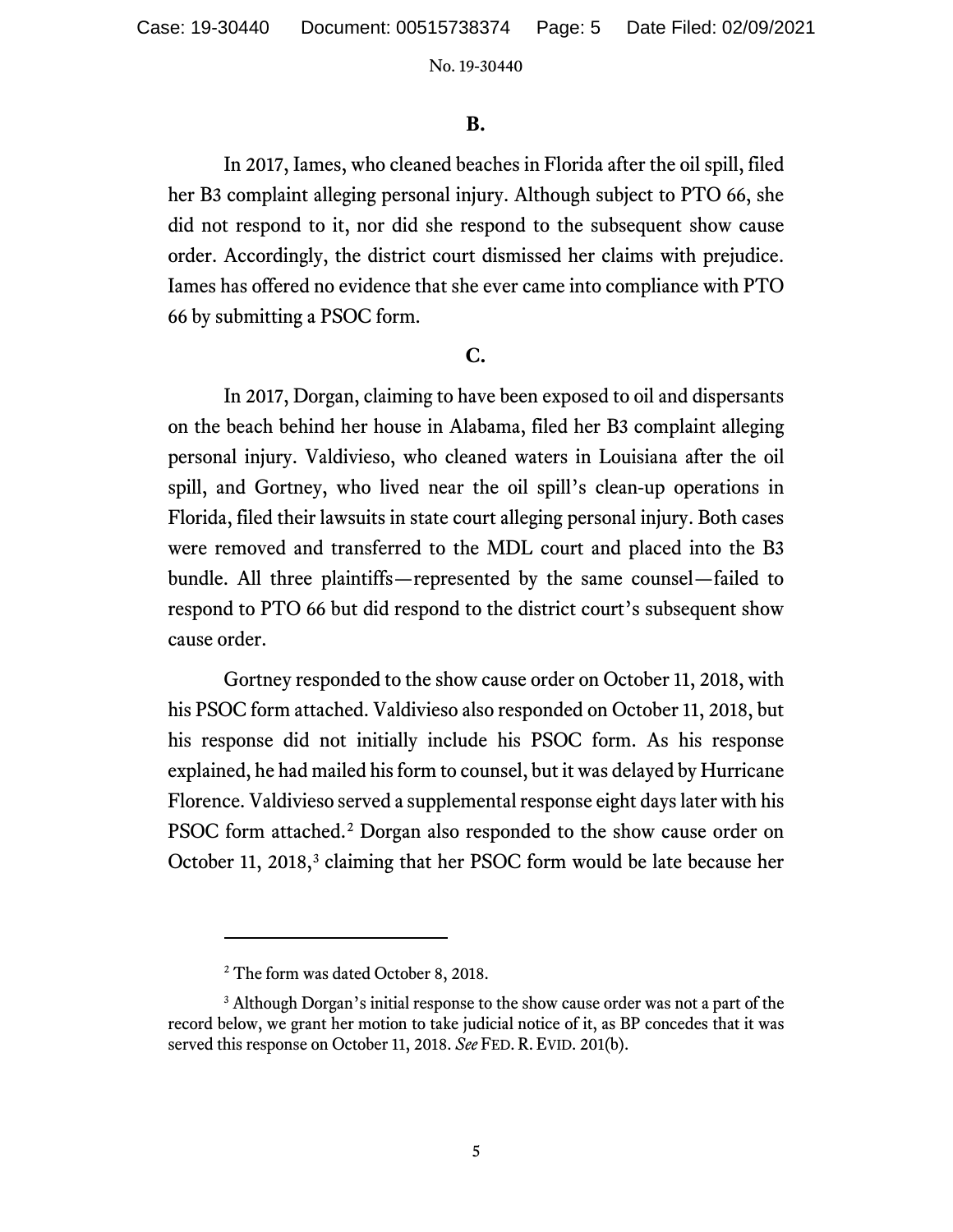husband had a stroke on October 8, 2018.<sup>[4](#page-5-0)</sup> She submitted her PSOC form on October 23, 2018.<sup>[5](#page-5-1)</sup> All three concede that they mistakenly served their responses to the show cause order and their PSOC forms only on BP and failed to file them with the court.

BP filed various objections to the show cause responses, acknowledging that it received responses from Dorgan, Validivieso, and Gortney.[6](#page-5-2) However, it argued that Dorgan and Gortney should be deemed noncompliant with PTO 66 for submitting their PSOC forms past deadline. It further argued that Valdivieso should be deemed noncompliant for failing to submit his form at all, but BP then discovered it did receive a form from him on October 19, 2018.

The district court dismissed Dorgan, Valdivieso, and Gortney's claims with prejudice, finding their PSOC forms were "significantly late or not submitted at all." The court further noted that these plaintiffs "appear[ed] to have served a show cause response on BP, but did not file a show cause response with the Court."

## **D.**

In 2011, Alvarado, who worked as a deckhand on a vessel responding to the oil spill, filed a short-form joinder, a statement authorized by an earlier pretrial order that allowed plaintiffs to adopt an already-filed master complaint as their own. In 2013, Alvarado filed his individual B3 complaint alleging personal injury.

The district court's show cause order identified him as a plaintiff in the Medical Settlement Class and required him to show cause why he should

<sup>4</sup> In briefing to this Court, Dorgan claims the stroke occurred on October 1, 2018.

<span id="page-5-1"></span><span id="page-5-0"></span><sup>&</sup>lt;sup>5</sup> The form was dated October 7, 2018. When she submitted her PSOC form, Dorgan noted that her husband had died on October 16, 2018.

<span id="page-5-2"></span><sup>&</sup>lt;sup>6</sup> It appears that BP was aware that these plaintiffs failed to file their responses with the district court.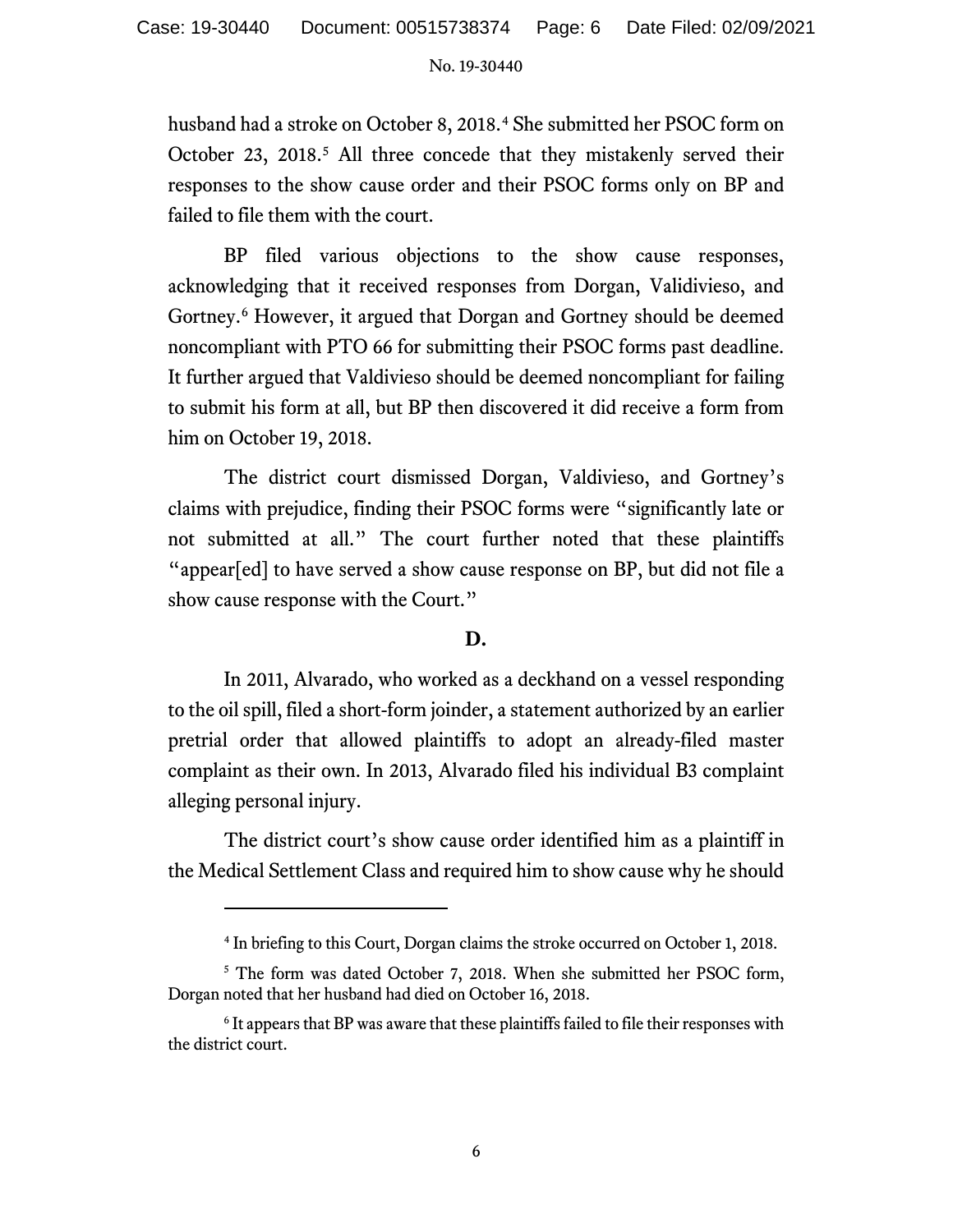not be dismissed with prejudice. In his response, Alvarado argued that he demonstrated his intention to opt out of the settlement class by filing his individual complaint. The district court rejected this argument and dismissed Alvarado's claims with prejudice, concluding hewas a class member who had failed to opt out. He then sought reconsideration arguing that his claims should be allowed to proceed pursuant to Federal Rule of Civil Procedure 60(b) because his failure to opt out constituted excusable neglect. The court denied his motion.

# **II.**

We first consider whether the district court erred in dismissing the claims of Iames, Dorgan, Gortney, and Valdivieso for their noncompliance with PTO 66 before turning to Alvarado's challenge to the district court's dismissal of his claims for failure to timely opt out of the Medical Settlement Class.

### **A.**

We review a district court's dismissal for failure to comply with its orders mindful that the court has "broad discretion and inherent authority to manage its docket," including "the power to dismiss a case for a party's failure to obey the court's orders."[7](#page-6-0) We review docket management for abuse of discretion, affording a district court "special deference . . . in the context of an MDL."[8](#page-6-1)

At the same time, "because a dismissal with prejudice is an extreme sanction that deprives the litigant of the opportunity to pursue his claim, this court has limited the district court's discretion in dismissing cases with

<span id="page-6-1"></span><span id="page-6-0"></span><sup>7</sup> *In re Deepwater Horizon (Perez)*, 713 F.App'x 360, 362 (5th Cir. 2018) (unpublished) (per curiam).

<sup>8</sup> *In re Deepwater Horizon (Barrera)*, 907 F.3d 232, 234–35 (5th Cir. 2018).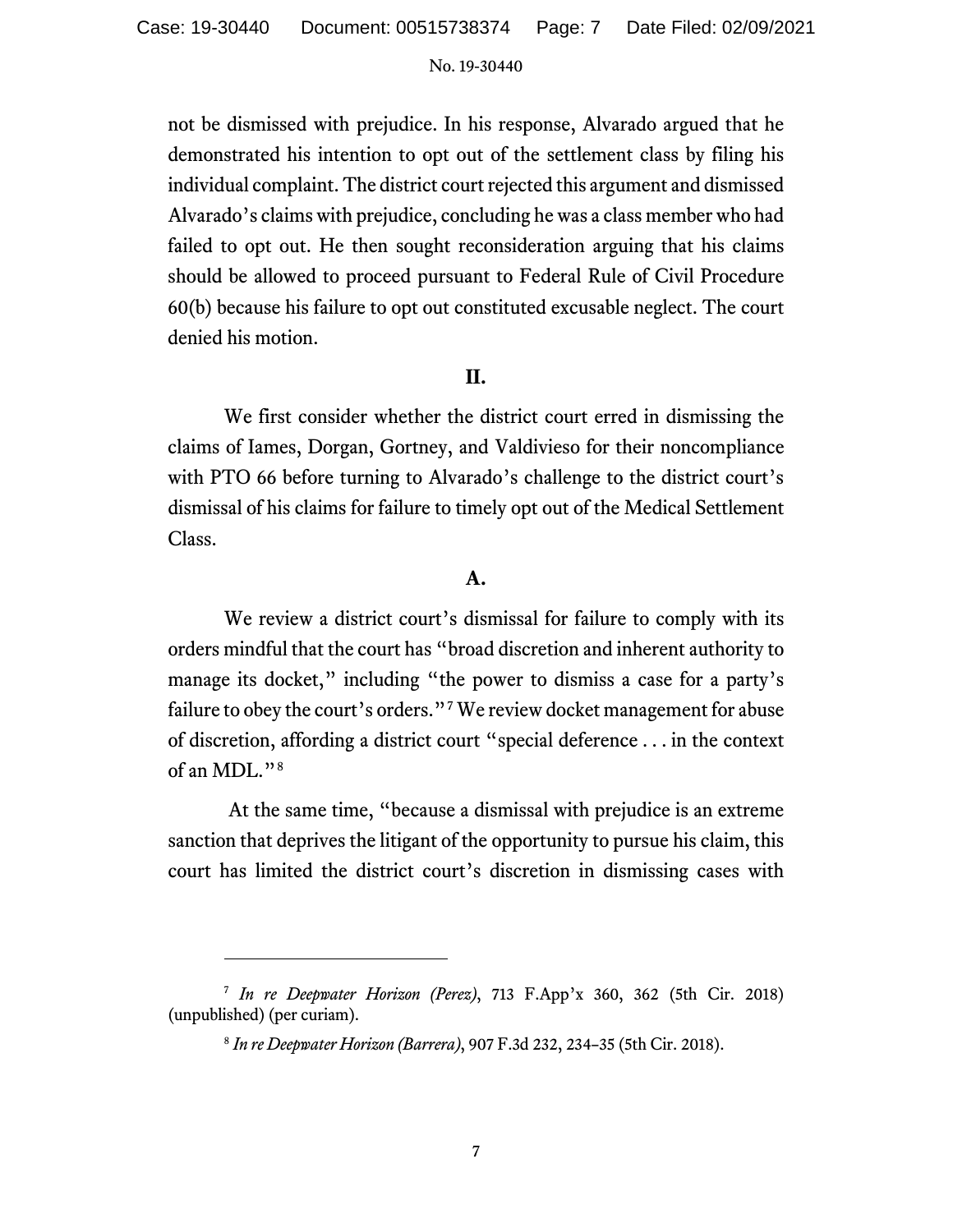prejudice."[9](#page-7-0) Dismissals with prejudice for violations of docket management orders require "a clear record of delay or contumacious conduct by the plaintiff . . . where lesser sanctions would not serve the best interests of justice."<sup>[10](#page-7-1)</sup> "[I]n most cases where this Court has affirmed dismissals with prejudice, we found at least one of three aggravating factors: (1) delay caused by the plaintiff himself and not his attorney; (2) actual prejudice to the defendant; or (3) delay caused by intentional conduct."<sup>[11](#page-7-2)</sup>

### **1.**

Iames makes several arguments contesting the dismissal of her case with prejudice. First, she argues that PTO 66 should be treated as a discovery order rather than a docket management order. Second, she argues that the record does not show "delay or contumacious conduct" on her part, and, in any event, "lesser sanctions" would have served "the best interests of justice." Third, she argues that no aggravating factors in favor of dismissal are present. We address each argument in turn.

First, contrary to Iames's claim, we conclude that PTO 66 is a casemanagement order. PTO 66 was aimed at "streamlin[ing] the remaining B3 claims and facilitat[ing] the administration of this MDL." We have held that

<span id="page-7-0"></span><sup>9</sup> *In re Deepwater Horizon (Graham)*, 922 F.3d 660, 666 (5th Cir. 2019) (cleaned up). BP argues that the only orders properly before the Court as to Iames, Dorgan, Valdivieso, and Gortney are the district court's denials for reconsideration, since these plaintiffs first filed objections to their dismissal in the district court through their motions for reconsideration. BP cites no case law supporting this proposition, and even when plaintiffs in this litigation have not responded to a pretrial order and its subsequent show cause order, we have reviewed the underlying dismissal with prejudice. *See In re Deepwater Horizon (Park National)*, 805 F. App'x 262, 265 (5th Cir. 2020) (unpublished) (per curiam).

<span id="page-7-1"></span><sup>10</sup> *Barrera*, 907 F.3d at 235 (internal quotation marks omitted) (quoting *Sealed Appellant v. Sealed Appellee*, 452 F.3d 415, 417 (5th Cir. 2006)).

<span id="page-7-2"></span><sup>11</sup> *Berry v. CIGNA/RSI-CIGNA*, 975 F.2d 1188, 1191 (5th Cir. 1992) (internal quotation marks and citation omitted).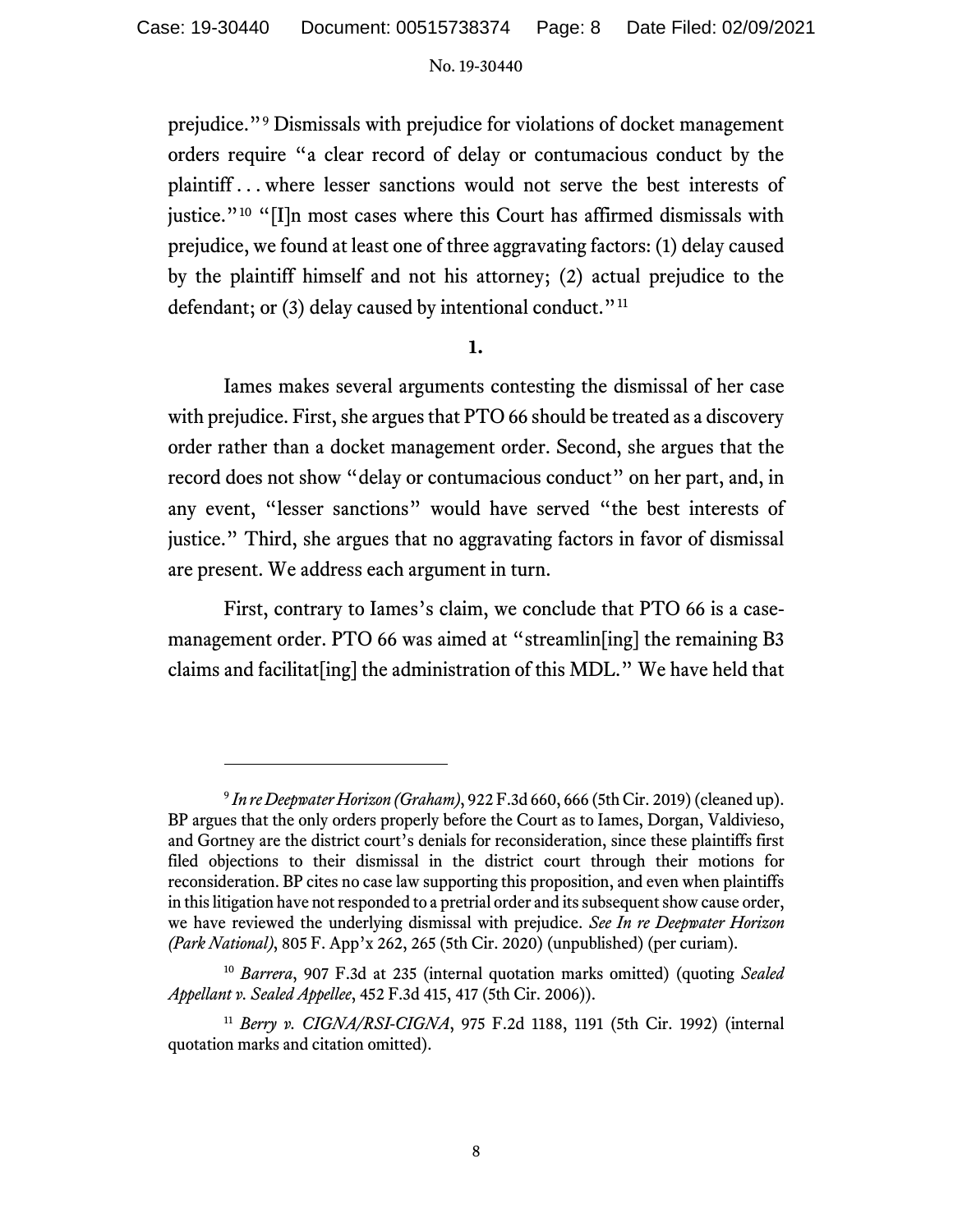similar pretrial orders, requiring sworn statements, are lawful exercises of the district court's docket management discretion.<sup>[12](#page-8-0)</sup>

Second, the record shows a clear record of delay by Iames. While she eventually acknowledged PTO 66 through her motions for reconsideration, she never complied with the order by submitting her PSOC form. Under our precedent, Iames's repeated failure to comply with PTO 66 amounts to a clear record of delay. [13](#page-8-1) In *Barrera*, another Deepwater Horizon case, we held that the record showed a clear record of delay when plaintiffs repeatedly failed to comply with a similar PTO—even when those plaintiffs, unlike Iames, responded to both the PTO and the show cause order in a timely fashion.<sup>[14](#page-8-2)</sup>

And, it does not appear that lesser sanctions would have served the best interests of justice here. Lesser sanctions include "[a]ssessments of fines, costs, or damages against the plaintiff or his counsel, attorney disciplinary measures, conditional dismissal, dismissal without prejudice, and explicit warnings."[15](#page-8-3)At the time of her dismissal, Iames had already been subject to explicit warnings: both PTO 66 and the subsequent show cause order specifically warned that noncompliance could lead to dismissal with prejudice. Given the district court's interest in streamlining the proceedings through PTO 66, additional lesser sanctions would only "further delay the district court's efforts to adjudicate the MDL expeditiously."[16](#page-8-4)

<span id="page-8-0"></span><sup>12</sup> *See Park National*, 805 F. App'x at 264–65 (addressing PTO 65); *In re Deepwater Horizon (Cepeda)*, 765 F. App'x 980, 981 (5th Cir. 2019) (unpublished) (per curiam) (addressing PTO 64).

<span id="page-8-4"></span><span id="page-8-3"></span><span id="page-8-2"></span><span id="page-8-1"></span><sup>13</sup> *See Barrera*, 907. F.3d at 235–36; *Park National*, 805 F. App'x at 265 (holding that failure to respond to both the order and the corresponding show cause order warranted dismissal with prejudice).

<sup>14</sup> *See Barrera*, 907. F.3d at 235–36.

<sup>15</sup> *Rogers v. Kroger Co.*, 669 F.2d 317, 321 (5th Cir. 1982).

<sup>16</sup> *Barrera*, 907 F.3d at 236.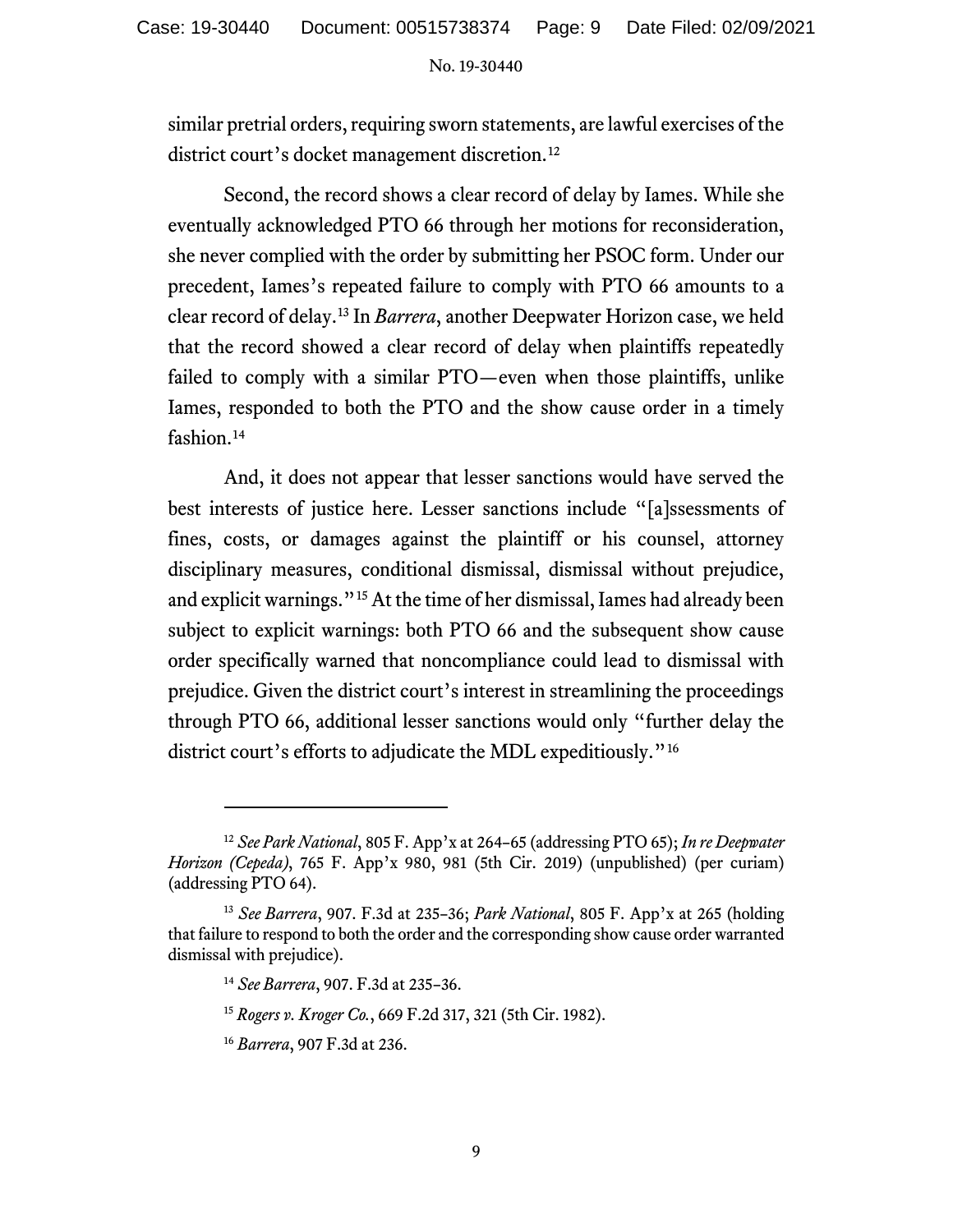Third, while we agree with Iames that there are likely no aggravating factors present here, this alone does not warrant overturning a dismissal with prejudice. [17](#page-9-0) Because the record shows a clear record of delay and lesser sanctions would not have served the best interests of justice, we conclude that the district court did not abuse its discretion in dismissing Iames's claims with prejudice.

**2.** 

Unlike Iames, plaintiffs Dorgan, Valdivieso, and Gortney responded to the show cause order and submitted their PSOC forms. Because of their ultimate compliance with PTO 66, they argue that their claims were dismissed without a clear record of "delay or contumacious conduct." Moreover, they contend that no aggravating factors counseling in favor of dismissal with prejudice are present. We agree.

In *Barrera* and *Graham*, we affirmed dismissals with prejudice after plaintiffs' total failure to comply with similar PTOs following "the district court's warnings and second chances."[18](#page-9-1) But unlike those plaintiffs, after Dorgan, Valdivieso, and Gortney were alerted to their mistake by the district court's show cause order, they timely responded and came into compliance with PTO 66 by submitting their PSOC forms. [19](#page-9-2) Admittedly, both Valdivieso

<span id="page-9-0"></span><sup>&</sup>lt;sup>17</sup> *See id.* at 235 n.1 ("[A]ggravating factors are not required for a dismissal with prejudice.")

<sup>18</sup> *See Barrera*, 907 F.3d at 236.

<span id="page-9-2"></span><span id="page-9-1"></span><sup>19</sup> *See id.* ("In fact, aside from a few untimely individuals, Plaintiffs *never* filed sworn declarations that complied with PTO 60."); *Graham*, 922 F.3d at 666 ("[D]espite the extension, as in *Barrera*, the Lindsay Appellants failed to file anything by the new deadline."). On appeal, BP argues that Dorgan, Valdivieso, and Gortney further delayed proceedings by failing to initially file their show cause responses and PSOC forms with the court. Similarly, it argues that failure to file with the district court amounts to a violation of PTO 12, which explained the method for electronic service in this litigation. But BP did not raise these arguments below, and thus, does not preserve them for appellate review. *See Celanese Corp. v. Martin K. Eby Const. Co.*, 620 F.3d 529, 531 (5th Cir. 2010) ("The general rule of this court is that arguments not raised before the district court are waived and will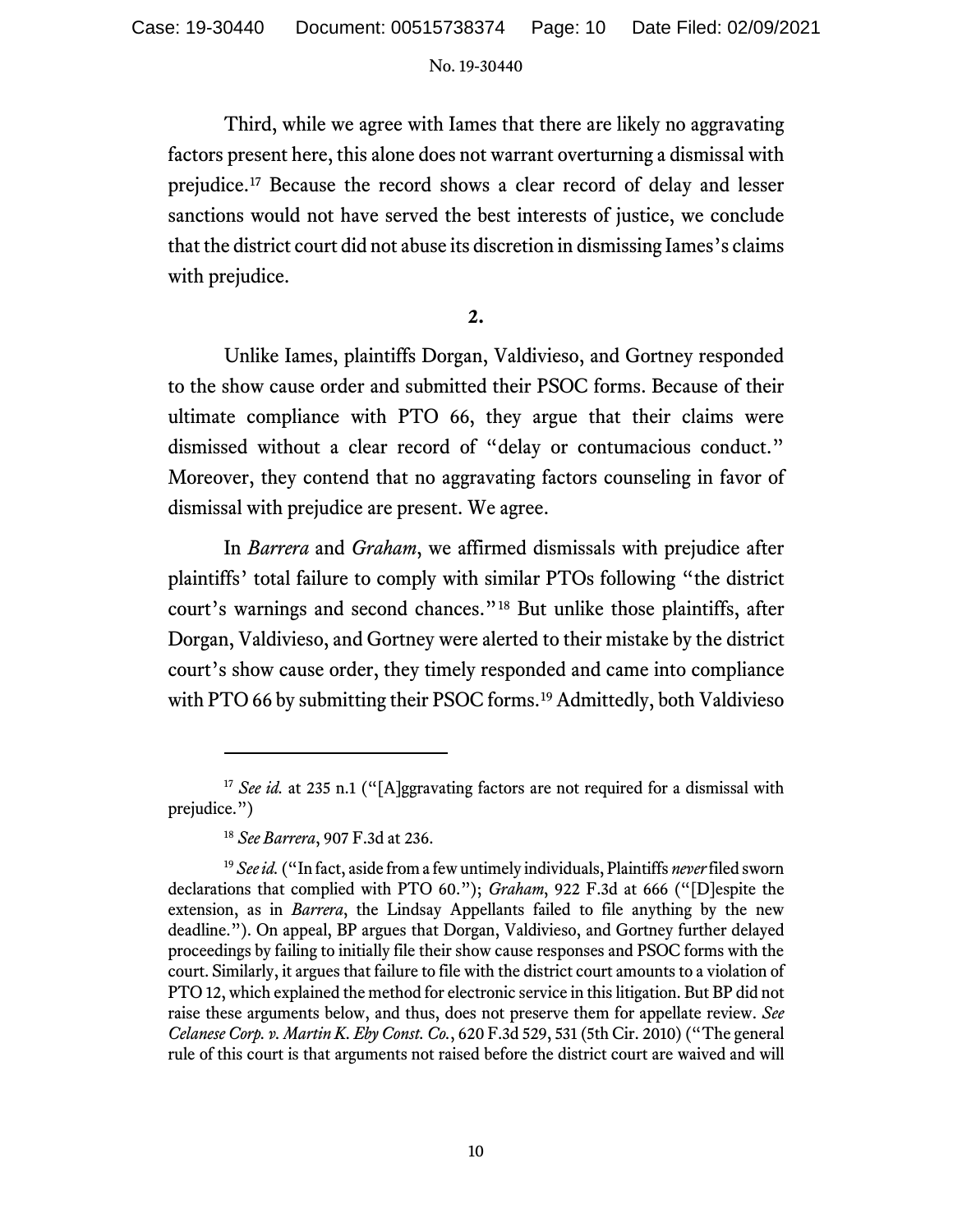and Dorgan served BP with their PSOC forms over a week past the show cause order deadline, but ultimately, all three plaintiffs came into compliance with PTO 66 a little over three months after its deadline and about a month after receiving a warning via the show cause order. This does not rise to the level of delay that justifies dismissal with prejudice.<sup>[20](#page-10-0)</sup> Additionally, unlike the plaintiffs in *Barrera* and *Graham*, Dorgan, Valdivieso, and Gortney explained why they failed to timely comply with PTO 66 and included corroborating evidence.<sup>[21](#page-10-1)</sup>

Further, the record in this case does not contain any of the three aggravating factors supporting dismissal with prejudice. Plaintiffs' attorney has repeatedly argued that failure to timely comply with PTO 66 was due to his fault alone. And BP has failed to show how it was prejudiced by plaintiffs' belated compliance with PTO 66. It only argues that allowing plaintiffs to return to the MDL would impede progression of the litigation and prejudice its interest in bringing the MDL to a close. However, BP offers no evidence

not be considered on appeal."). Either way, it appears that the district court dismissed these plaintiffs only for belatedly complying with PTO 66, and it accepted compliance with PTO 66 on the date that plaintiffs served BP with their PSOC forms.

<span id="page-10-0"></span><sup>20</sup> *See Millan v. USAA Gen. Indem. Co.*, 546 F.3d 321, 326–27 (5th Cir. 2008) ("[D]elay which warrants dismissal with prejudice must be longer than just a few months; instead, the delay must be characterized by significant periods of total inactivity." (internal quotation marks and citation omitted)); *Berry*, 975 F.2d at 1191 n.6 ("Generally, where a plaintiff has failed only to comply with a few court orders or rules, we have held that the district court abused its discretion in dismissing the suit with prejudice.").

<span id="page-10-1"></span><sup>21</sup> *See Barrera*, 907 F.3d at 235 (concluding that plaintiffs' clear record of delay was evidenced by their failure to submit "any documentation or other evidence to the district court corroborating their explanation for the delay"); *Graham*, 922 F.3d at 666 (determining that plaintiffs' record of contumacious conduct was evidenced by failure to submit any explanation for failure to timely comply with pretrial order). All three plaintiffs claimed that they failed to comply with PTO 66, because their counsel "did not see and was not aware of PTO 66." In their responses to the show cause order, all three plaintiffs attached sworn affidavits by counsel attesting that he did not become aware of PTO 66 until seeing the show cause order. When she submitted her PSOC form, Dorgan also attached evidence corroborating the timing of her husband's death.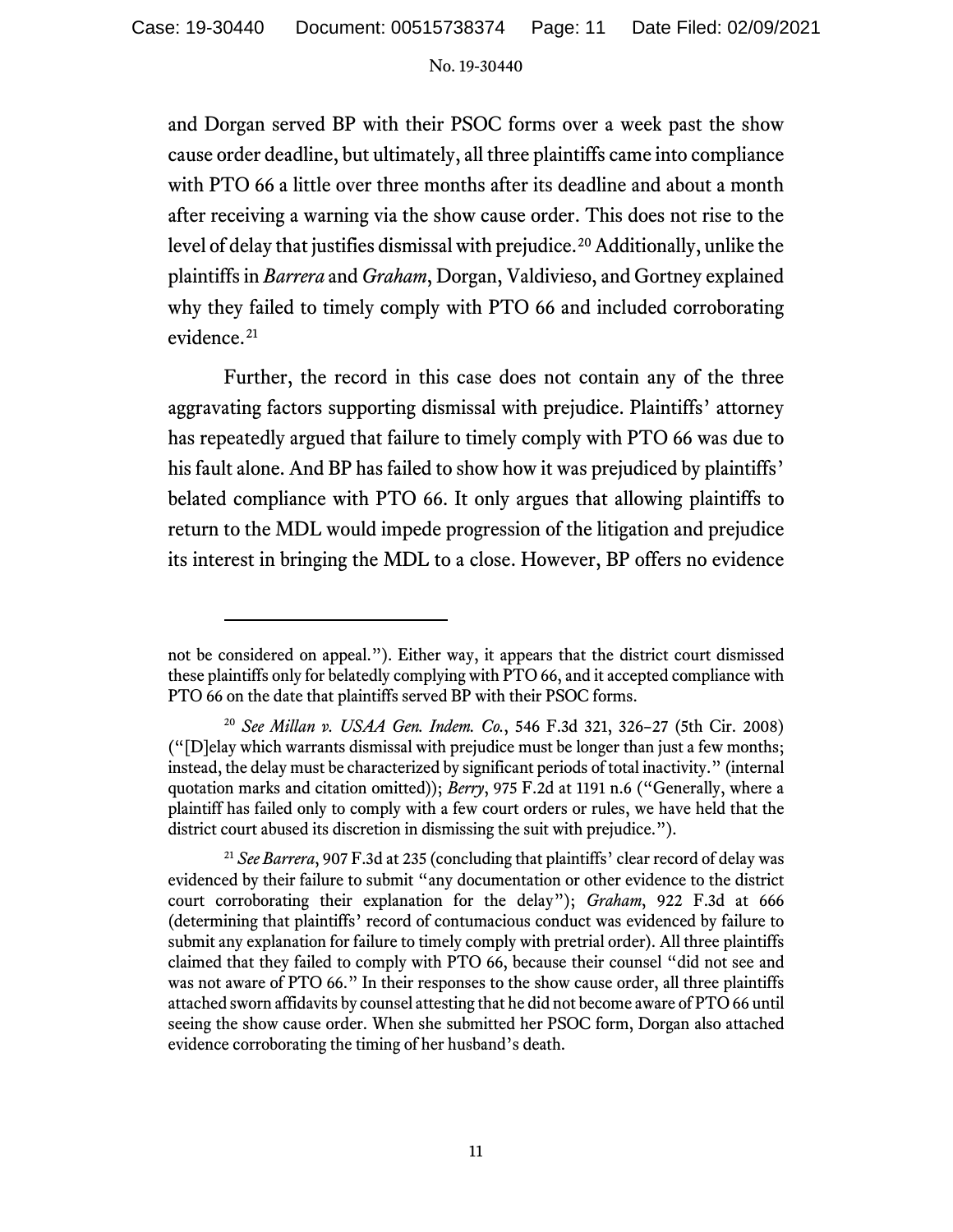that plaintiffs' three-month delay actually prejudiced its ability to defend the lawsuit. [22](#page-11-0) Finally, the delay was caused by counsel's mistake, not plaintiffs' conduct; there is no evidence that the delay was intentional; it was not calculated to gain advantage and there is no suggestion that it impeded the proceedings or was contumacious.

### **B.**

Alvarado challenges the district court's dismissal of his claims for failure to opt out of the Medical Settlement Class. Although Alvarado concedes that he is member of the settlement class and failed to opt out, he argues that his claims should be allowed to proceed because his failure to opt out constituted excusable neglect.<sup>[23](#page-11-1)</sup>

In considering whether a party should be excused from an untimely filing, this Court applies the *Pioneer* factors.<sup>[24](#page-11-2)</sup> We consider: (1) why the movant missed the deadline; (2) the length of the delay; (3) prejudice; and (4) evidence of good faith. [25](#page-11-3)

As to why he missed the opt-out deadline, Alvarado contends that his wife mistakenly threw away the notices mailed to him. Alvarado admits that his wife received at least three notices of the settlement at their home. In addition to these mailed letters, notice of the settlement was broadly disseminated via "email, an extensive schedule of local newspaper, radio, television and Internet placement, well-read consumer magazines, a national daily business newspaper, highly-trafficked websites, and Sunday local

<span id="page-11-0"></span><sup>22</sup> *Cf. Sealed Appellant*, 452 F.3d at 418 (explaining that failure to serve process within the statute of limitations may actually prejudice a defendant if it affects a defendant's preparations for suit).

<span id="page-11-3"></span><span id="page-11-2"></span><span id="page-11-1"></span><sup>&</sup>lt;sup>23</sup> We review the district court's denial of Alvarado's Rule 60(b) motion for an abuse of discretion. *See Silvercreek Mgmt., Inc., v. Bancof Am. Sec., LLC*, 534 F.3d 469, 472 (5th Cir. 2008).

<sup>24</sup> *Id.* 

<sup>25</sup> *Id.* (citing *Pioneer Inv. Servs. Co. v. Brunswick Assocs.*, 507 U.S. 380, 395 (1993)).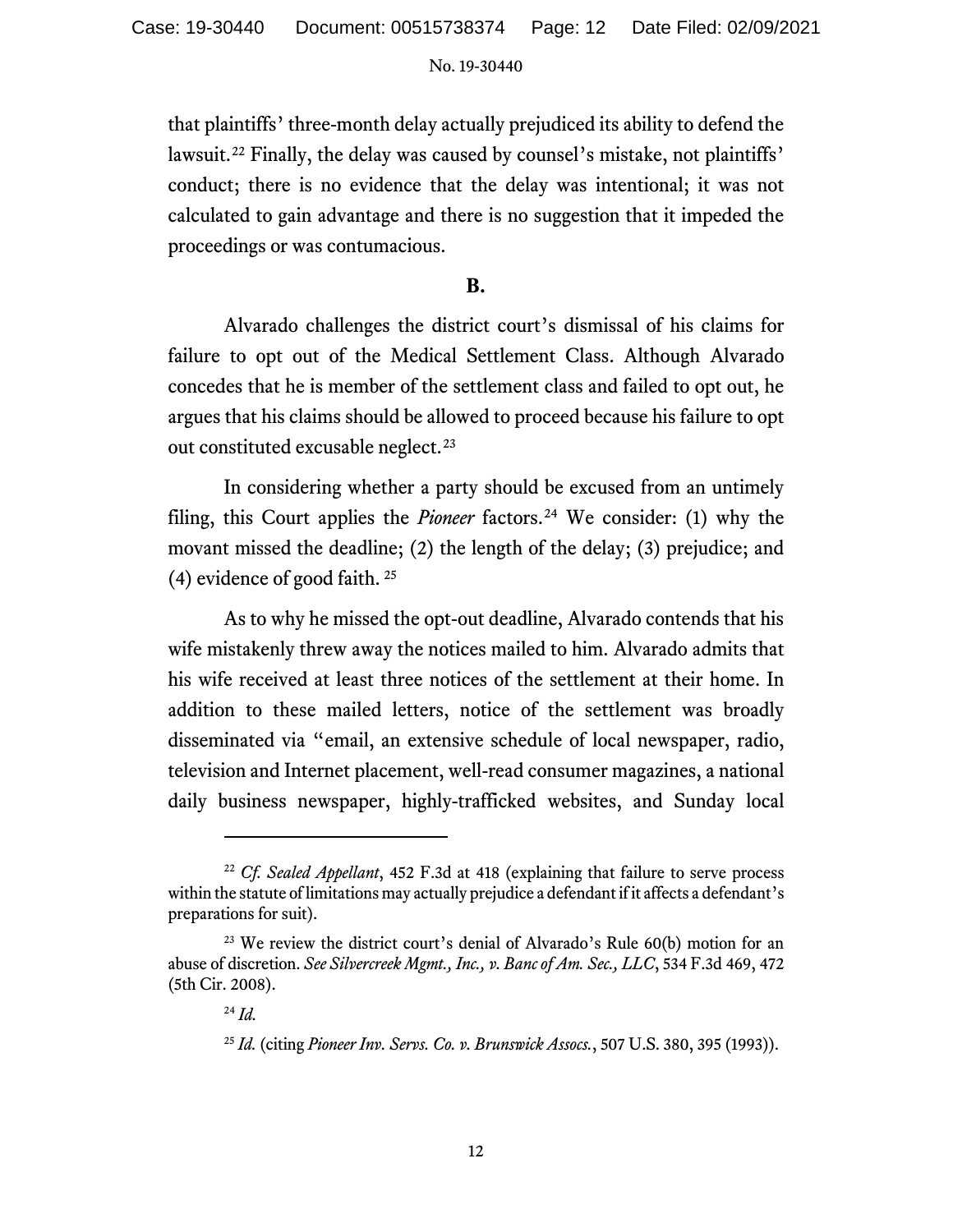newspapers," plus the creation of a "neutral, informational notice website" that was "rendered in English, Spanish, and Vietnamese." Furthermore, it appears Alvarado was represented by counsel when he filed his short-form joinder in April 2011, and nothing in the record indicates that his counsel withdrew before the opt-out deadline. Alvarado does not address these additional notices or his counsel's role in his failure to opt out. And Alvarado's long length of delay weighs against him. Even if Alvarado's filing of an individual complaint in April 2013 counted as an implicit attempt to opt out—which we reject<sup>26</sup>—it came at least five months after the court-imposed deadline of November 1, 2012.<sup>[27](#page-12-1)</sup> BP also offers the overarching contention that it would be prejudiced by a late opt out because the opt-out deadline was a negotiated term of the settlement. We agree that the interest in finality through settlement, while not determinative, also weighs against allowing Alvarado's late opt out.[28](#page-12-2)

In sum, we conclude that the district court did not abuse its discretion in finding that Alvarado's failure to opt out was inexcusable.

Finally, Alvarado urges that the district court violated due process by approving an opt-out deadline that preceded the running of the statute of limitations. This argument fares little better, as this Court has, in this MDL

<span id="page-12-0"></span><sup>&</sup>lt;sup>26</sup> Alvarado argues that he implicitly opted out of the settlement class by filing his individual complaint. But we have previously rejected this argument, holding that "[g]iven the size and complexity of this MDL proceeding, the court and parties should not have to intuit an opt out from vague statements made in one of thousands of filings before the court." *See In re Deepwater Horizon (Mason)*, 819 F.3d 190, 197–98 (5th Cir. 2016).

<span id="page-12-1"></span><sup>27</sup> *See Silvercreek*, 534 F.3d at 471–73 (concluding that the district court did not abuse its discretion in refusing to extend the opt-out date where the plaintiff waited a month after the deadline to file his opt-out request).

<span id="page-12-2"></span><sup>28</sup> *See In re Diet Drugs Prods. Liab. Litig.*, 92 F.App'x 890, 894-95 (3d Cir. 2004) (unpublished) (concluding that the "importance of accurately calculating initial opt-outs" weighs against a finding of excusable neglect).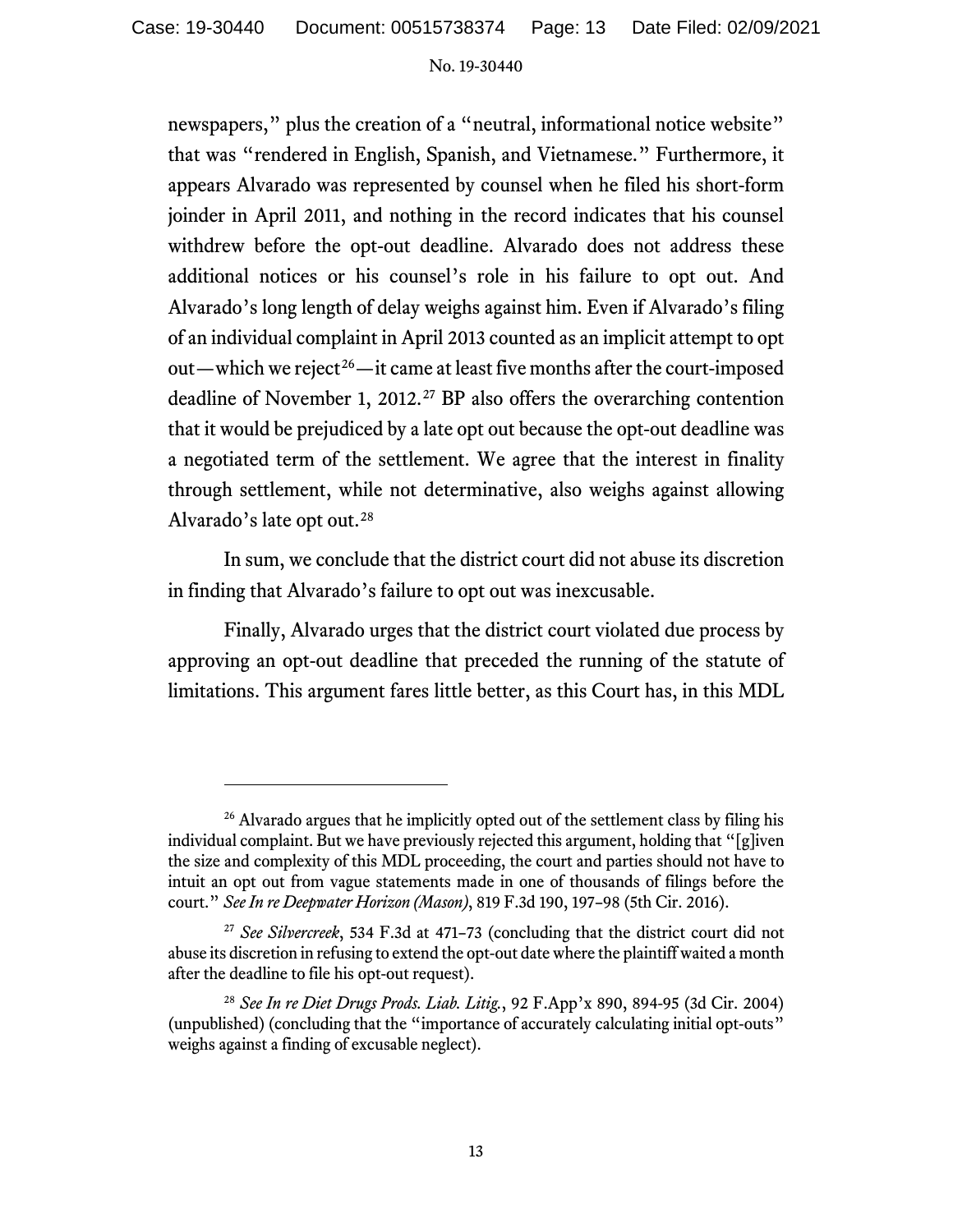litigation, approved settlement with an opt-out deadline set before the statute-of-limitations date.<sup>[29](#page-13-0)</sup>

# **III.**

For these reasons, we affirm the district court's judgment dismissing Iames and Alvarado's claims and reverse the dismissal of the claims of Dorgan, Gortney, and Valdivieso, remanding them for further proceedings consistent with this opinion.

<span id="page-13-0"></span><sup>29</sup> *See In re Deepwater Horizon (Deepwater Horizon II)*, 739 F.3d 790, 795 (5th Cir. 2014). This settlement had the same opt-out date of November 1, 2012.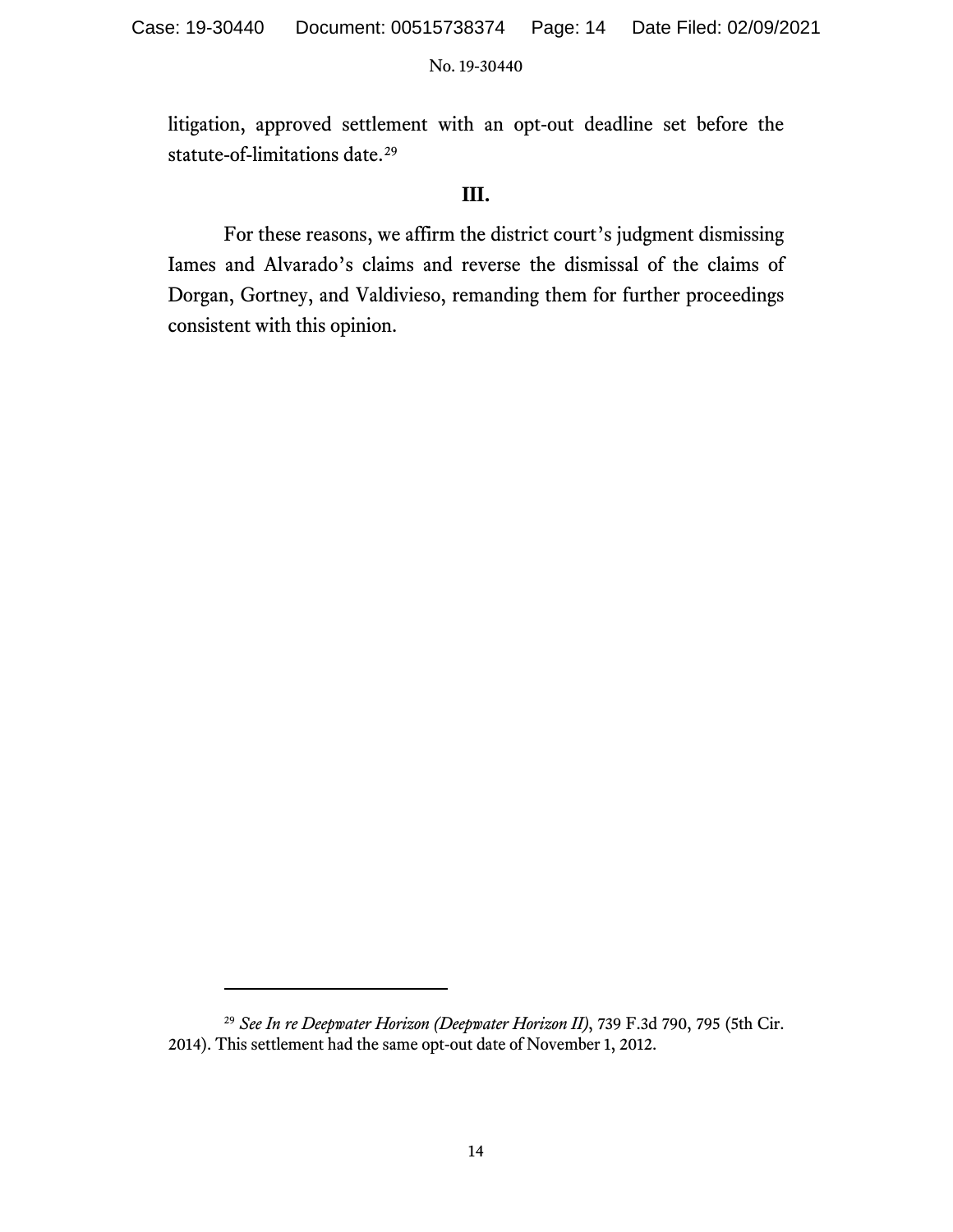Haynes, *Circuit Judge*, concurring in part, dissenting in part:

I concur in the judgment with respect to Iames and Alvarado. I respectfully dissent as to the other three. We review matters concerning docket management for abuse of discretion, affording a district court "special deference . . . in the context of an MDL." *In re Deepwater Horizon* (*Barrera*), 907 F.3d 232, 234–35 (5th Cir. 2018); *see also Coleman v. Sweetin*, 745 F.3d 756, 766 (5th Cir. 2014) (reviewing for abuse of discretion a district court's dismissal with prejudice for failure to comply with a court order). That "special deference" is important in these massive MDL cases: yes, of course, everyone is entitled to due process, whether in a single case or in an MDL. But "[t]he ability for 'judges to enforce orders pertaining to the progress of their cases' is most important in '[MDL] cases, where the very purpose of the centralization before the transferee judge is the efficient progress of the cases . . . .'" *Barrera*, 907 F.3d at 235 (quoting *In re Asbestos Prod. Liab. Litig. (No. VI)*, 718 F.3d 236, 248 (3d Cir. 2013)). Accordingly, the need to ensure efficient and fair handling of massive litigation like this one warrants particular deference to the highly-involved district court's views on issues like the propriety of a delay—we should be hesitant to supplant our own views on whether that delay should be ignored.

Yet the majority opinion does just that, suggesting that Dorgan's, Valdivieso's, and Gortney's repeated failures to meet deadlines set by the district court can be overlooked because they "timely responded and came into compliance" after the show cause order. Unfortunately, that is not the case.

Dorgan admits in her brief that she did not respond to PTO 66 by the July 9, 2018 deadline, nor did she seek an extension. After being named in the show cause order, she sent a response to BP by the October 11, 2018 deadline—but she both failed to file that response with the court as required by PTO 12 and the show cause order *and* failed to include a particularized statement as required by PTO 66. On October 23, she then served a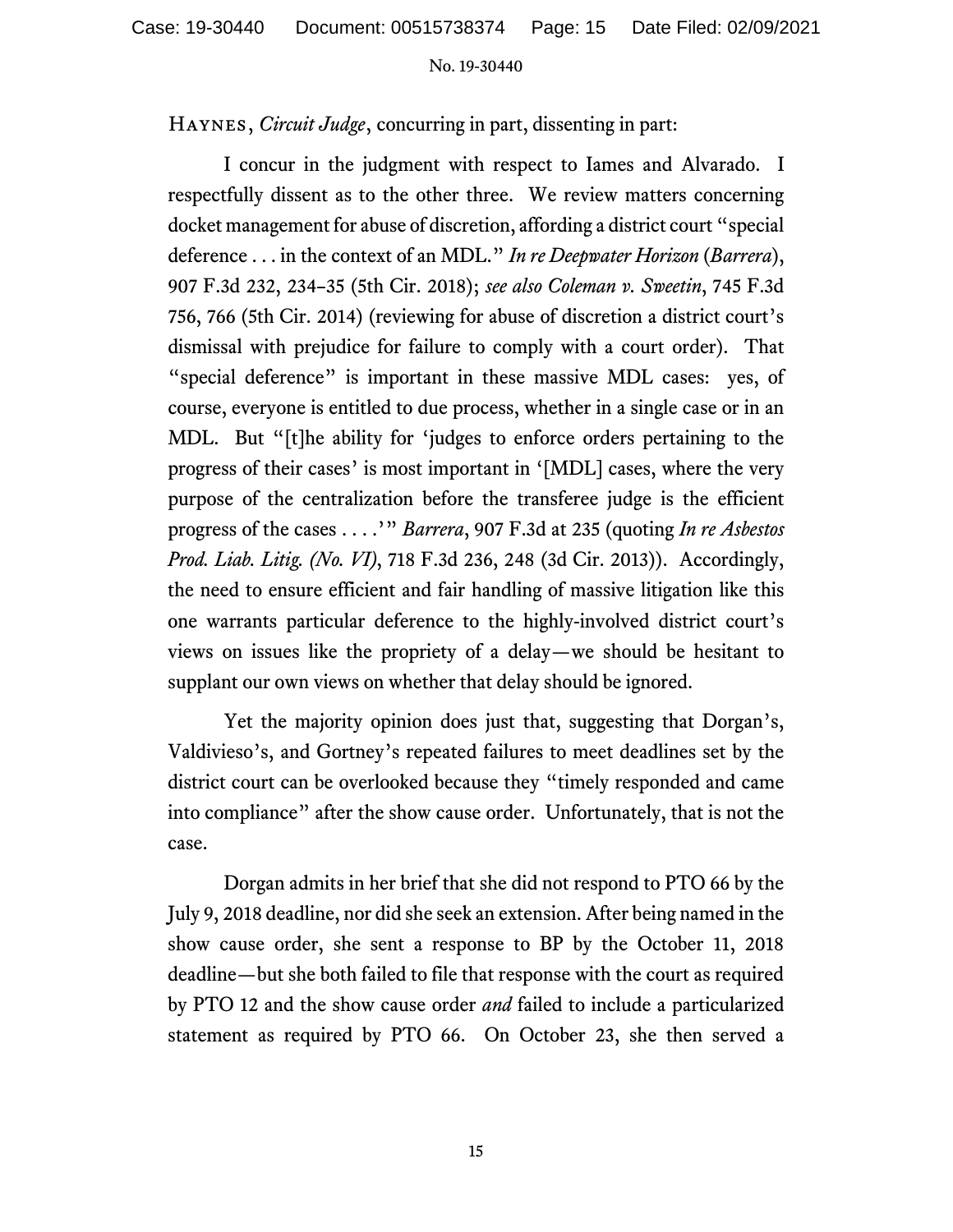"Supplemental Response to Court's Order to Show Cause Regarding PTO 66," this time including a particularized statement. In violation of PTO 12 and the show cause order, however, Dorgan did not file that response with the court. After her complaint was dismissed, she sought reconsideration acknowledging that her counsel "did not see and was not aware of PTO 66," "failed to follow the requirements of PTO 66," and "erroneously thought" that various documents, like the response to the show cause order, had been filed when in fact they had not. The district court denied Dorgan's motion for reconsideration, explaining that her "attorneys' own fault" in complying with various orders did not warrant relief. Several motions later, she finally provided to the court her PTO 66 submission and response to the show cause order. The district court denied that motion and warned that monetary sanctions would be imposed if she filed another motion for reconsideration or similar request.

Similarly, Valdivieso and Gortney did not file their response to PTO 66 by the deadline. After being named in the show cause order, they did serve a response on BP by the October 11, 2018 deadline, but they did not file that document with the district court, a violation of both the show cause order and PTO 12. More importantly, the document they served on BP was deficient as to Valdivieso: although the unfiled response included a particularized statement for Gortney as required by PTO 66, it did not include one for Valdivieso. Hence, on October 19, 2018—more than a week after the showcause deadline—Valdivieso and Gortney served a "supplemental" response, this time with the required particularized statement for Valdivieso. But they also failed to file this supplemental response with the district court, only including the document in a motion for reconsideration approximately four months later. Like Dorgan, Valdivieso and Gortney blamed their lawyers, a point the court found unavailing as their "attorneys' own fault" in failing to know about or comply with various orders did not justify relief.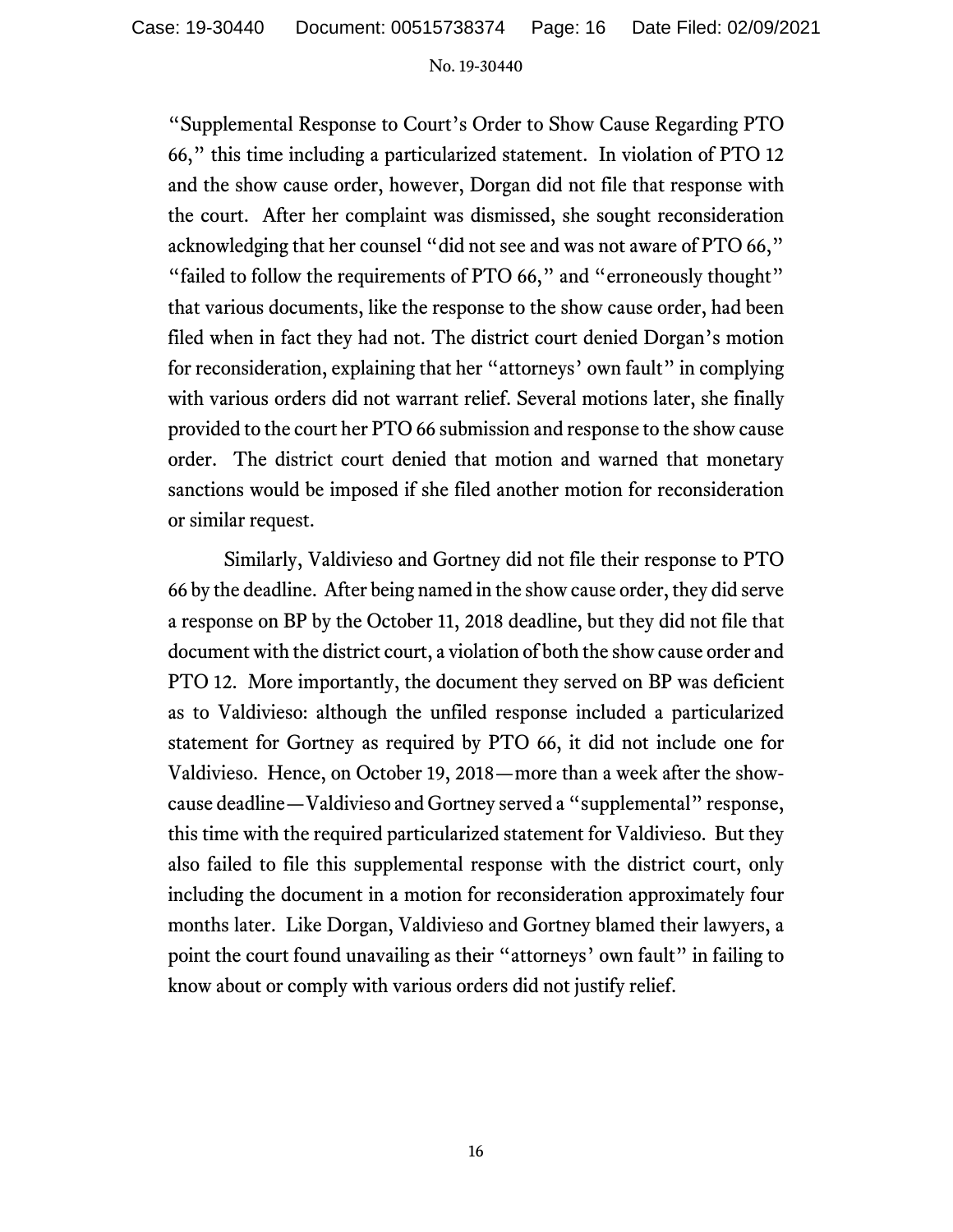Notably, it was not until the court dismissed their cases that Valdivieso and Gortney and, ultimately, Dorgan, filed their PTO 66 with the court. BP makes a good argument that our review on appeal is limited to the motions for reconsideration such that only Federal Rule of Civil Procedure 60 is at play here. Under Federal Rule of Civil Procedure 60(b)(1), the court may relieve a party from a final judgment for "mistake, inadvertence, surprise, or excusable neglect." However, the admitted attorney mistakes here—essentially, failures to meet clear filing deadlines—do not qualify. *See Pioneer Inv. Servs. Co. v. Brunswick Assocs. Ltd. P'ship*, 507 U.S. 380, 392 (1993) ("[I]nadvertence, ignorance of the rules, or mistakes construing the rules do not usually constitute 'excusable' neglect."); *Edward H. Bohlin Co. v. Banning Co.*, 6 F.3d 350, 356–57 (5th Cir. 1993) (concluding that denial of a Rule 60(b)(1) motion to set aside a dismissal "is not an abuse of discretion when the proffered justification for relief is the 'inadvertent mistake' of counsel"); *see also Rayford v. Karl Storz Endoscopy Am., Inc.*, 740 F. App'x 435, 436–37 (5th Cir. 2018) (noting that "[c]alendaring errors and mistakes about deadlines qualify as a careless mistake of counsel" and therefore do not entitle a movant to relief from judgment); *Brittingham v. Wells Fargo Bank, N.A.*, 543 F. App'x 372, 374 (5th Cir. 2013) (same). Indeed, because "[g]ross carelessness, ignorance of the rules, or ignorance of the law are insufficient bases for Rule 60(b)(1) relief," a district court "*would abuse its discretion* if it were to reopen a case under Rule 60(b)(1) when the reason asserted as justifying relief is one attributable solely to counsel's carelessness with or misapprehension of the law or the applicable rules of court." *Bohlin*, 6 F.3d at 356–57 (emphasis added).

Even if we ignore that the appeal concerns only the Rule 60 motions and we address the underlying dismissals themselves, I respectfully disagree with the majority opinion's analysis. The majority opinion says that Dorgan's, Valdivieso's, and Gortney's conduct does not qualify as delay and does not contain the necessary aggravating factors. First of all, it is not necessary to show aggravating factors here, as the majority opinion